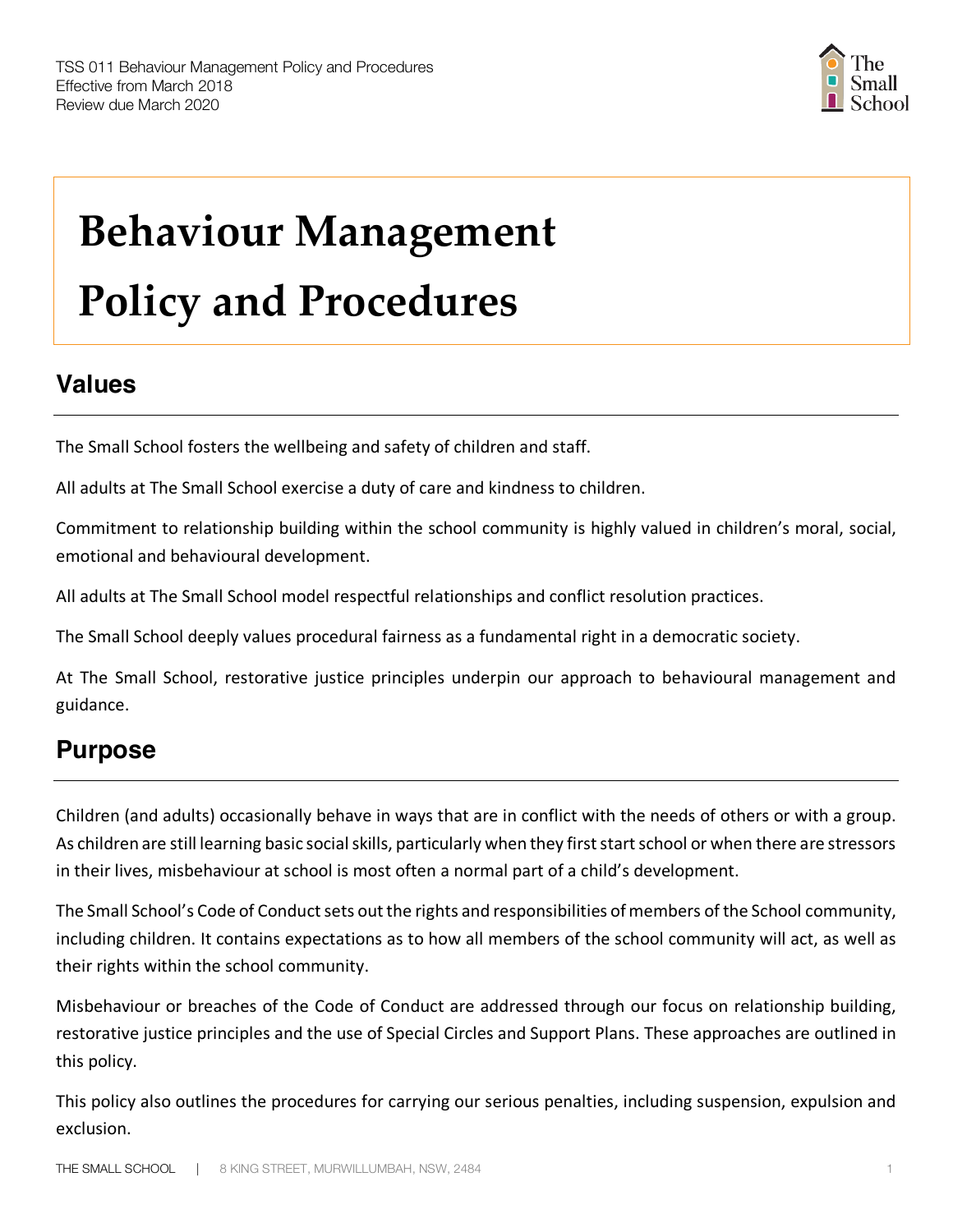

# **Responsibilities**

The Small School staff work to facilitate children learning to behave consistently with the Code of Conduct by:

- Modelling respectful behaviour whenever they relate with children or other adults at the school.
- Providing a teaching approach which is responsive to the needs of individual children and which promotes agency and engagement in their learning environment and consequently deterring many disruptive (non-engaged) behaviours.
- Giving agency to children within the context of a safe and supportive environment and appropriate for their developmental stage (rule development in daily Circle Time, Whole School Meetings and Special Circles).
- Making rule development a collaborative enterprise to encourage ownership and understanding as a way of supporting children's social and emotional development and displaying the rules decided upon and referring to them regularly in their discussions with children.
- Understanding misbehaviour and breaches of the Code of Conduct in most cases is developmentally normal, particularly for young children and providing gentle, supportive redirection consistent with the agreed upon rules.

All staff at The Small School have a responsibility to respond to behavioural issues using the principles of procedural fairness outlined in this policy and to document behavioural concerns and management practices in accordance with this policy.

Children at The Small School have a responsibility to:

- Participate in the development of rules within the meeting structures carried out at the school, and to make their best effort to follow these rules.
- Be familiar with and abide by the Code of Conduct in an age-appropriate way, which will be discussed at the Whole School Meetings.

Parents have a responsibility to:

- Be familiar with this policy and the Code of Conduct and participate in the collaborative rule-making processes from time-to-time.
- Participate in meetings with staff about their child, including meetings to discuss Support Plans and breaches of the Code of Conduct where necessary.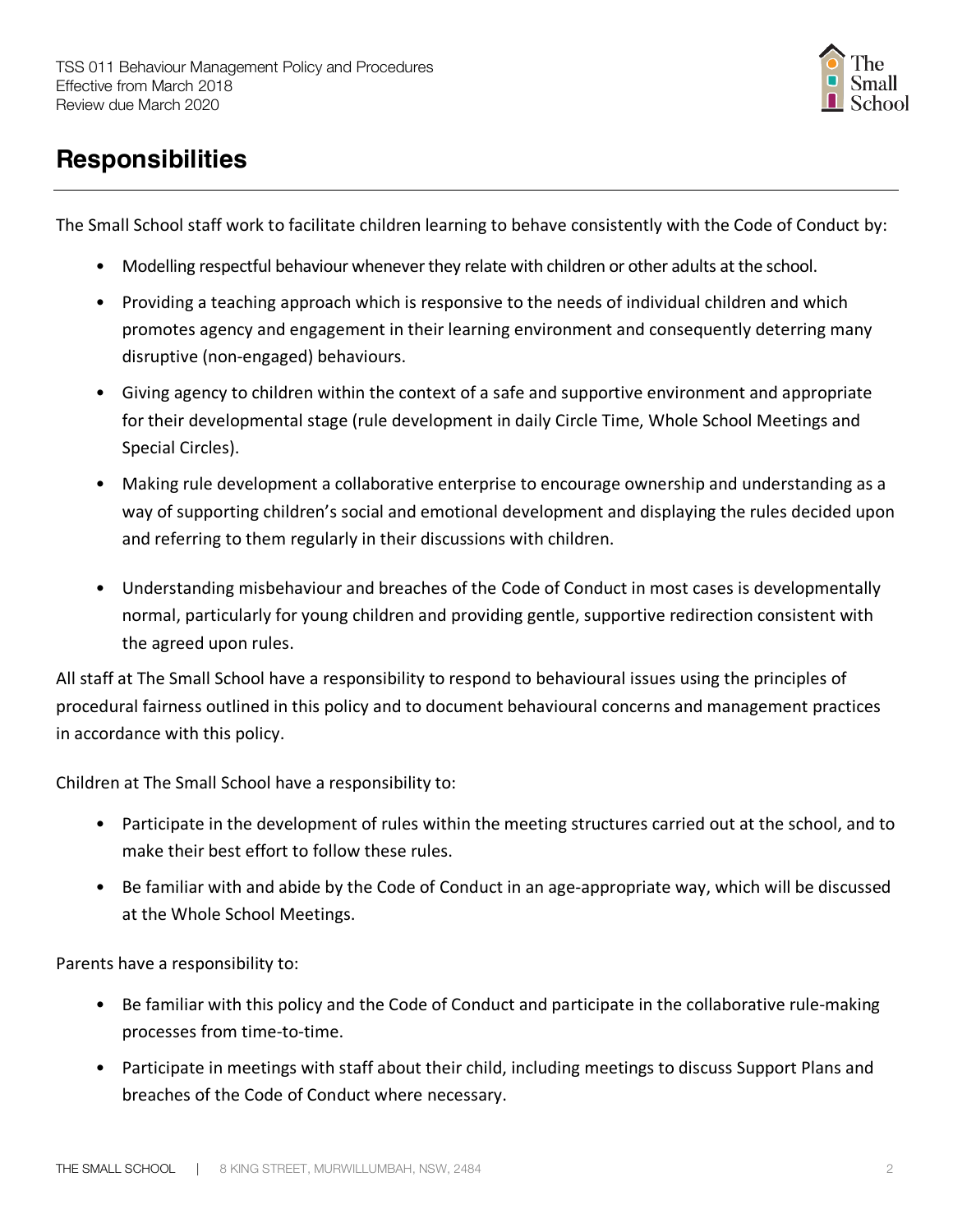

Children and parents have the right to procedural fairness in all their dealings with the school including those related to behavioural management, as outlined in this policy.

## **How the purpose is achieved**

#### *Collaborative development of rules*

Students at The Small School will learn and practice a wide range of social skills and problem-solving strategies through the school's Frame 3 Core School Community Program (Mind), which will support them to function positively and with a high sense of social, emotional and behavioural well-being.

At The Small School participation in the development of school/class rules is part of children's learning. Codes of Conduct and school rules are discussed and developed at Whole School Meetings and Special Circles. Also, at daily Circle Time if required, although normally this is reserved for discussion about the day's activities.

Children are encouraged to take ownership as active participants in rule making rather than having predetermined rules imposed upon them. The process of collaborative rule-making is also intended to assist children to understand the purpose of particular rules.

#### *Principles for responding to breaches of the Code of Conduct*

#### *1. Procedural Fairness*

The Education Act 1990 requires that The Small School's Policies relating to the discipline of students be based on procedural fairness. This is particularly the case when the school is considering serious penalties such as suspension or expulsion. However, principles of procedural fairness are also applied to less serious behavioural matters which are dealt with in Special Circles or formal or informal discussions between staff, parents and children.

Procedural fairness, also known as natural justice, is an important school value and is considered a fundamental right in a democratic society. It consists of the 'right to be heard' and the 'right to an unbiased decision'.

For parents and children, the right to be heard, includes:

- The right to be fully informed of the allegations and of any other information which will be taken into account in considering an issue.
- The right to know the process by which the issues will be determined.
- The right to have a reasonable opportunity to respond to the allegations and to have an independent support person involved in discussions if required.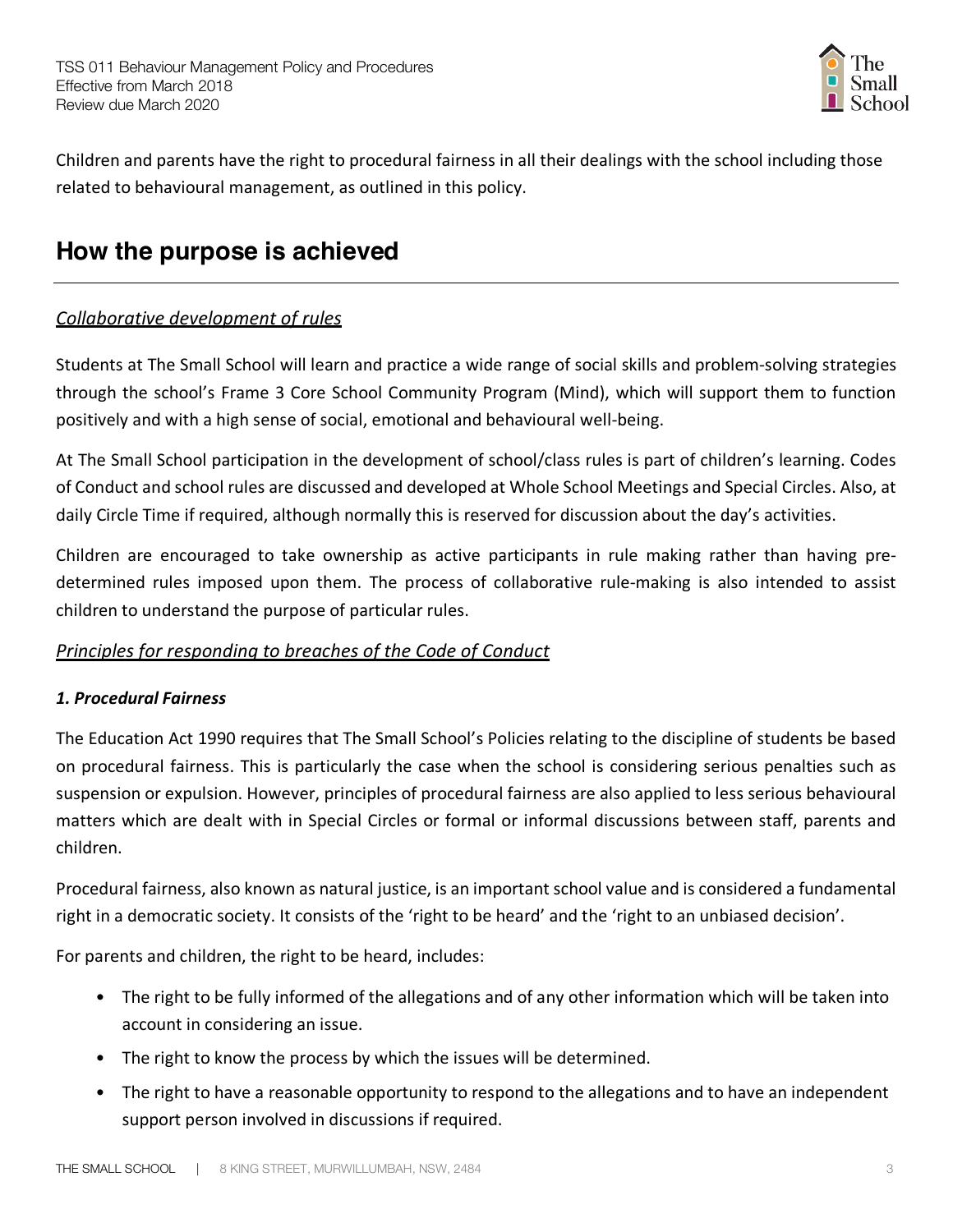

- The right to have an interpreter for people of non-English speaking background. It is the responsibility of the School Manager to ensure an interpreter for people of non-English speaking backgrounds is available if needed by parents when they meet with staff of the school.
- The right to have the decision reviewed and to know how to access the review process.

The rights of parents and children to an impartial decision includes:

- The right to impartiality in the investigation and decision-making process.
- The right to an absence of bias in the decision maker.

Procedural fairness includes ensuring that parents have a copy of this policy and other policies related to behavioural management, including the Code of Conduct Policy and the Anti-Bullying Policy.

#### *2. Record Management*

Staff are required to keep file notes of behavioural concerns and/or breaches of the Code of Conduct and written records of Special Circles, Support Plans and Serious Incidents (Serious Incident Form). Written records concerning behavioural management are to be provided to parents for all serious breaches of the Code of Conduct and for non-serious breaches where requested by parents and should be filed in hard copy and/or electronically on a child's Student File.

#### *3. Restorative Justice*

Restorative justice principles prioritise reparation for harm caused and allow all affected parties to have their experiences heard in a mediated process. Where appropriate, in consultation with and including parents, this approach will be used to assist children to take meaningful responsibility for their actions rather than being punished. Restorative justice principles will be used informally in Special Circles where non-serious breaches of the Code of Conduct will be addressed. They may also be used more formally in meetings between staff, parents and children to address serious or repeated non-serious breaches. Restorative justice emphasises collectivity and understanding of the causes and effects of harmful behaviour. It tasks the group with developing a Support Plan to heal the harm and find a way to bring the offender back into the community.

#### *4. Corporal Punishment is expressly prohibited*

All adults at the school are expressly prohibited from the use of corporal punishment, nor must they implicitly sanction corporal punishment outside of the school.

Teachers will not physically restrain children, unless restraint is needed to stop them hurting themselves or others, in which case restraint will be the minimum required to stop the hurting and will be motivated by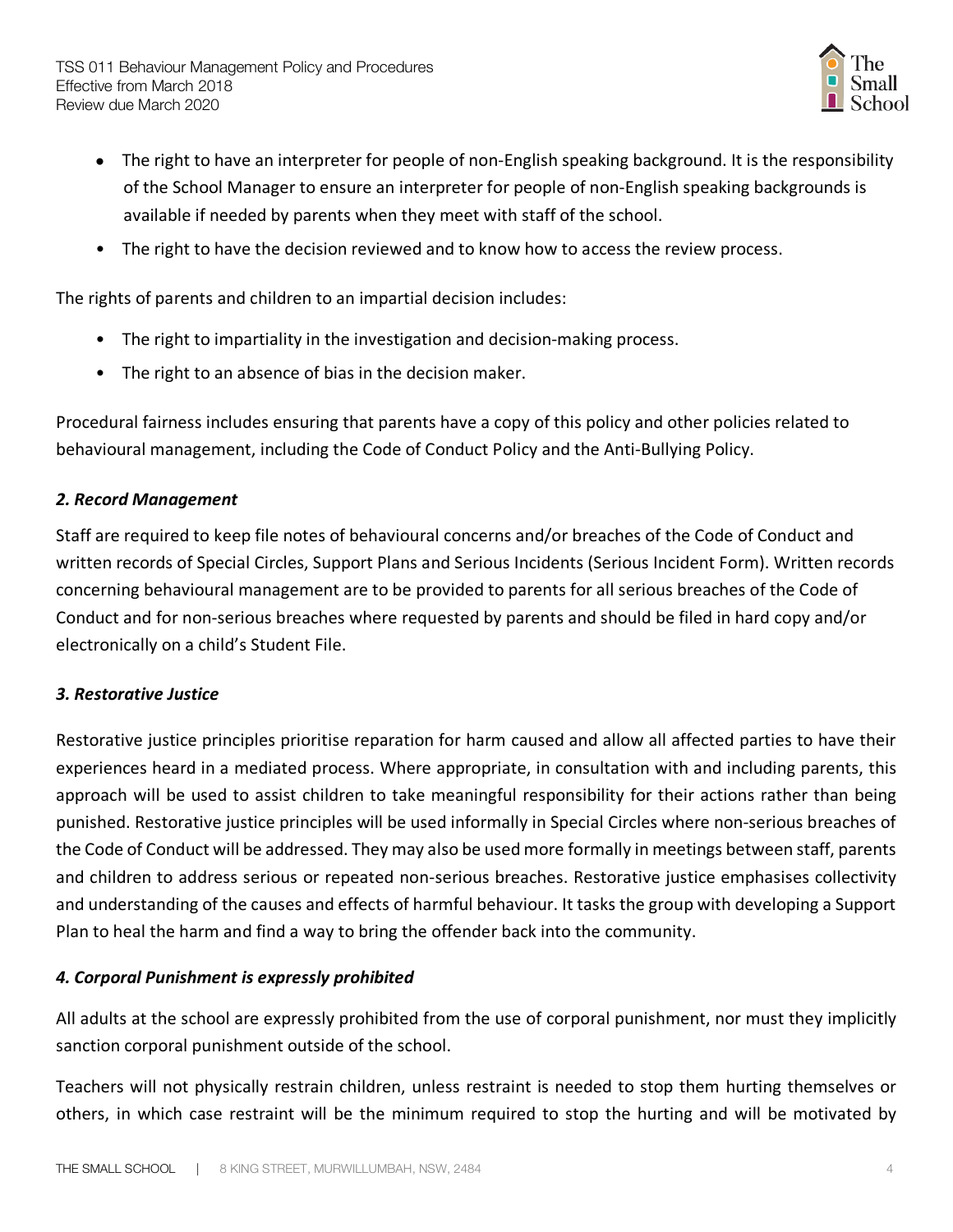

kindness not the need for restraint.

Teachers at The Small School do not use fear or intimidation to achieve compliance. They do not send a child out of the learning environment unless the child poses a risk to themselves or other children and requires assistance to manage their feelings. In these circumstances, the child will not be left alone but can spend time with another staff member.

#### *Procedure for managing non-serious breaches of the Code of Conduct*

It is the responsibility of The Small School to plan for situations where students, due to a range of circumstances, may not be functioning positively within the school environment.

Non-serious breaches of the Code of Conduct will be addressed in Special Circles using restorative justice principles. Non-serious breaches are considered to be disruptive behaviours which do not place the child at risk of hurting themselves or other children. See *Student Leadership and Anti-Bullying Policy and Procedures* for further information about Special Circles.

The School Manager or teacher who has been witness to the breach is responsible for documenting the breach in a file note, to be stored on the child's Student File.

Where non-serious breaches of the Code of Conduct are dealt with in a Special Circle, a written record will be kept by the participating staff member and placed on the child's Student File. Written records from the Special Circles will be shared with parents.

Teachers and the School Manager should share information from their file notes and Special Circle records with each other at regular staff meetings, and where appropriate concerns should be taken to mentors and professional development opportunities.

#### *Procedure for managing serious breaches of the Code of Conduct*

Serious breaches of the Code of Conduct include causing physical harm to other students or repeated acts of bullying. Serious breaches to the Code of Conduct can also include repeated non-serious breaches, which have not been responsive to intervention.

Staff will record serious breaches of the Code of Conduct on the Serious Incident Form (see *Serious Incident Policy and Procedures*).

Parents will be advised in writing of the breach. The written advice to parents must include all of the information concerning the allegation and a request for parents to attend a meeting with the School Manager.

The School Manager (and possibly the teacher) will meet with parents (and possibly the child) to discuss the breach. Parents (and the child) will have an opportunity to respond to the allegations and can bring an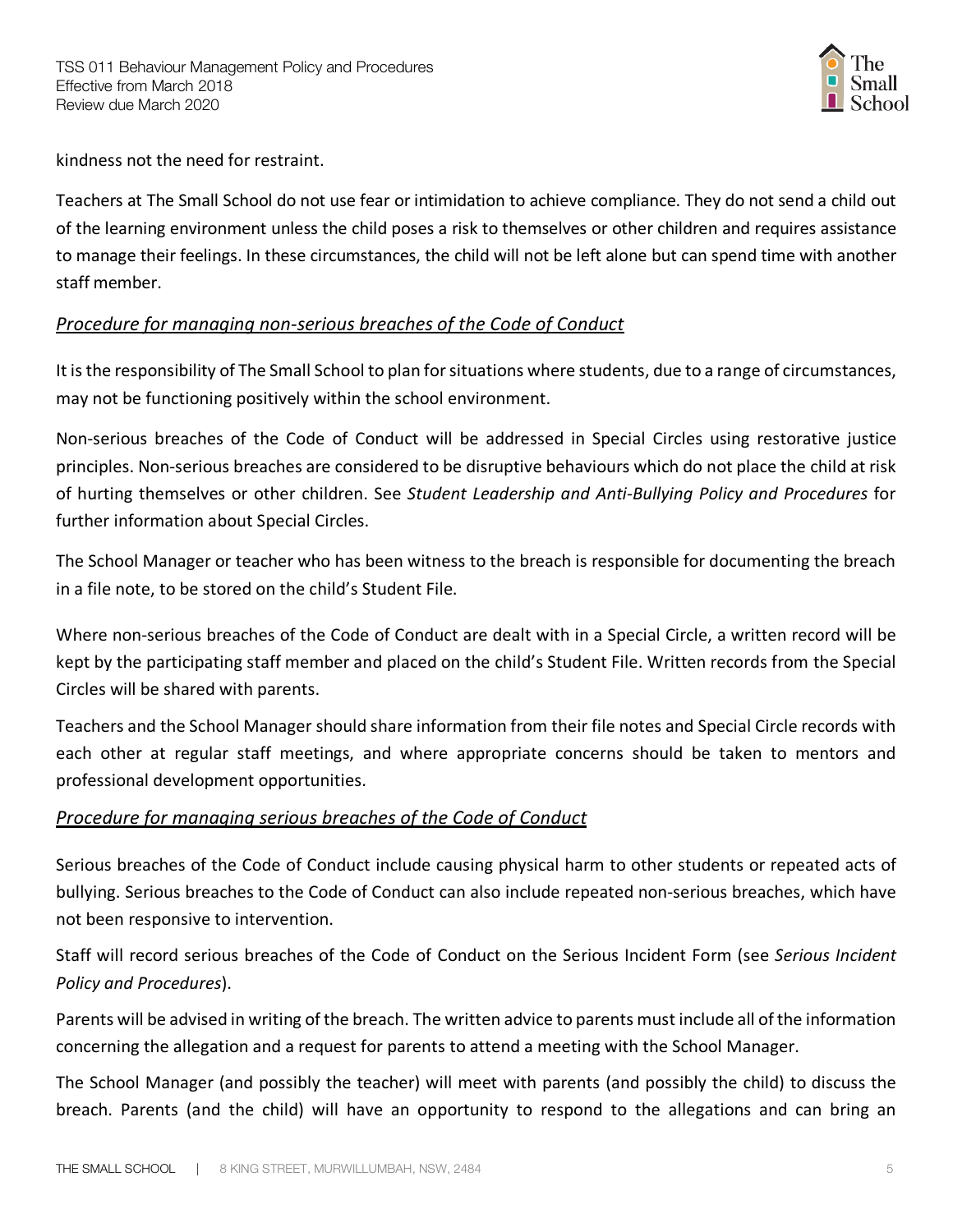

independent person with them if required. The processes of procedural fairness as outlined in this policy must be adhered to in the meeting.

The School Manager will keep a written record of the meeting.

In the meeting the School Manager/teacher, with help from parents, will develop and record a Support Plan. The Support Plan will outline the nature of the breach and the agreed upon solutions to remedy the behavioural problem, drawing on external child development expertise if required. The Support Plan will also include a date for review.

The record of the meeting along with the Support Plan, Serious Incident Form and any written correspondence to or from parents will be kept on the child's Student File. Parents will have the opportunity to check the meeting record and the Support Plan to ensure a common understanding of what has occurred.

If the child continues to be in serious breach of the Code of Conduct, staff and parents should meet again to review the Support Plan and consider alternative strategies. When repeated efforts at addressing serious breaches of the Code of Conduct through Support Plans are unsuccessful or parents are unwilling to participate in development or facilitation of Support Plans, the School Manager may consider penalties of a more serious nature, including suspension and expulsion.

#### *Suspension, Expulsion and Exclusion*

Penalties for repeated serious breaches to the Code of Conduct refer to suspension and expulsion. Exclusion is the act of preventing a student's admission to other independent schools. The Small School is not a member of a system schools and therefore cannot act to exclude students from other schools.

Suspension is the temporary removal of a student from all classes that a student would normally attend at a school for a set period of time. Suspension is not intended as a punishment for the child. It is normally used to allow time for school staff to plan and/or review learning and behavioural supports to assist a student to re-engage positively with the school.

Suspension may also be used immediately by the School Manager where a child has been violent to another student or is at risk of self-harming. In these circumstances, parents must be notified of the decision immediately and the School Manager must ensure the child is released into the care of the parent or other approved caregiver. It may also be appropriate to assess whether medical or psychological support should be recommended to parents.

An incident which has led to an immediate suspension is recorded on the Serious Incident Form by the staff member who observed the incident. This form must be placed on the child's Student File. The School Manager must provide parents with a written record of the incident and place the written correspondence to parents on the Student File.

Where a suspension is being planned, where there has been repeated Support Plans which have failed to address the behavioural problem, parents must be given written notice in advance that this is being considered by the school.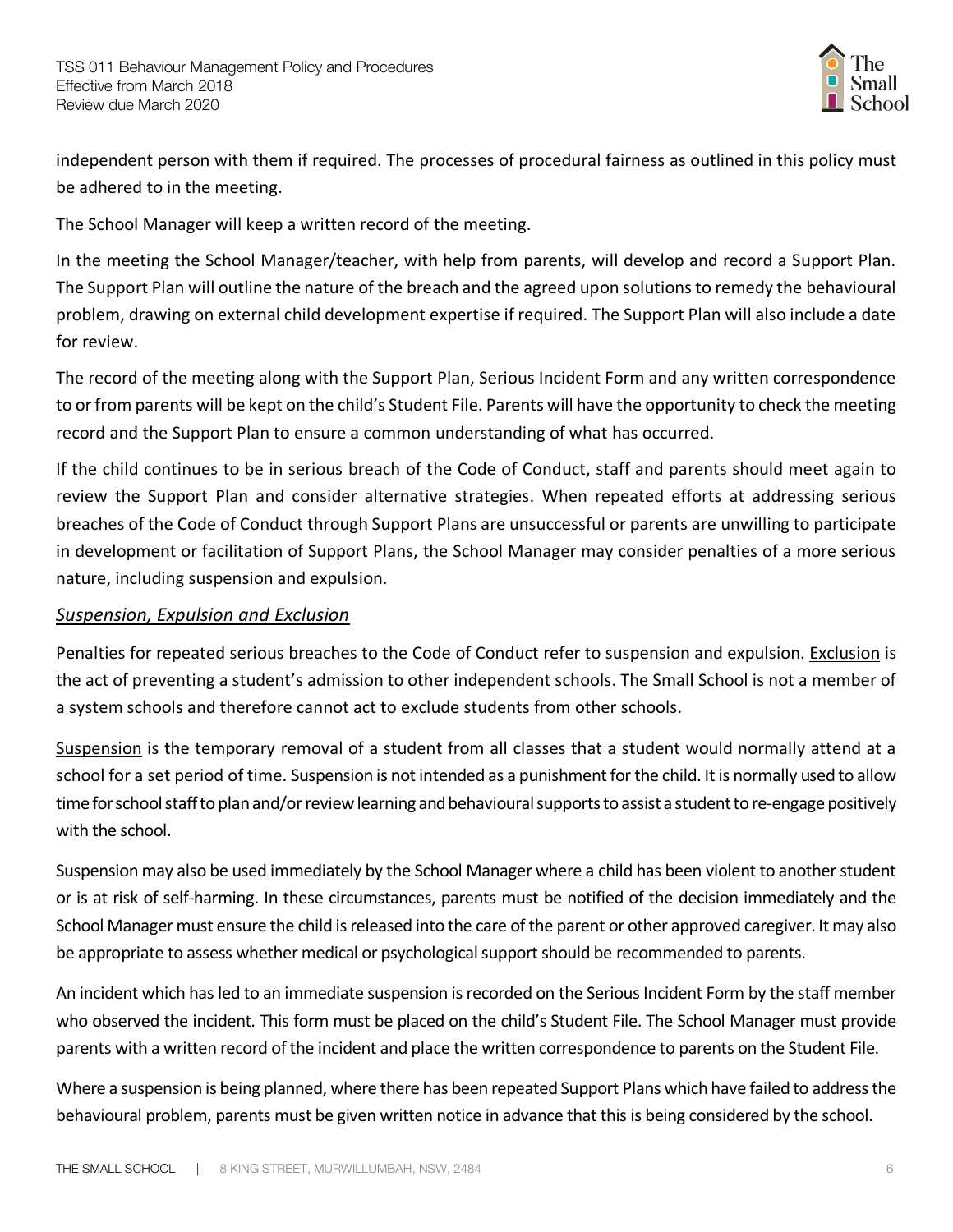

In either scenario, an immediate suspension or a planned suspension, the School Manager must write to parents and request that they attend a meeting at the school with the School Manager.

The principles of procedural fairness outlined in this policy must be followed in these circumstances.

The School Manager will keep a written record of the meeting. A copy of which will be provided to parents and placed on the child's Student File.

At the meeting the School Manager will go through the Serious Incident Form and/or previous Support Plan/s with the parents to ensure there is shared understanding about the behavioural problem. As per the principles of procedural fairness outlined in this policy, parents are entitled to a support person or interpreter at the meeting.

Parents will have an opportunity in the meeting to discuss their response to the concerns or allegations. It may also be appropriate to include the child in some or all of the discussion and hear directly from them about their response to the allegations/concerns. Any information provided by parents (or child) about the breach and the intended suspension must be taken into account by the School Manager before the final decision to suspend is taken.

The School Manager will document the parent's (and child's) response to the allegations in a written record of the meeting. The School Manager and parent/s will review the learning and/or behaviour supports and previous Support Plans and a further strategy of learning and/or behaviour supports will be considered in the meeting with parents.

The school must consider whether external supports are required for the child and/or the family as a whole. It may be appropriate to seek additional funding support, assist a family with referrals for medical or psychological support and/or provide for staff at the school to access professional supervision to develop further skills to enable them to provide a higher level of support for a particular child. The school may use the suspension time to arrange and implement these strategies, which are aimed at assisting the child to positively re-engage with the school.

The proposed strategy will be documented by the School Manager as part of the written record of the meeting. Parents will have an opportunity to check the meeting record with the School Manager to ensure a common understanding of what has occurred.

The record of the meeting along with the Serious Incident Form and any written correspondence to or from parents will be kept on the child's Student File.

The School Manager must report any decision to suspend a child immediately to the Chairperson of the School Board and provide a full report to the Board at the next meeting of the School Board. The report must include all of the documentation on the Student's File about the behavioural concern/s which led to the decision.

Parents will have a right to appeal the decision of the School Manager to suspend their child to the School Board. The *School's Grievance and Conflict Resolution Policy and Procedures* will apply to how such an appeal is managed.